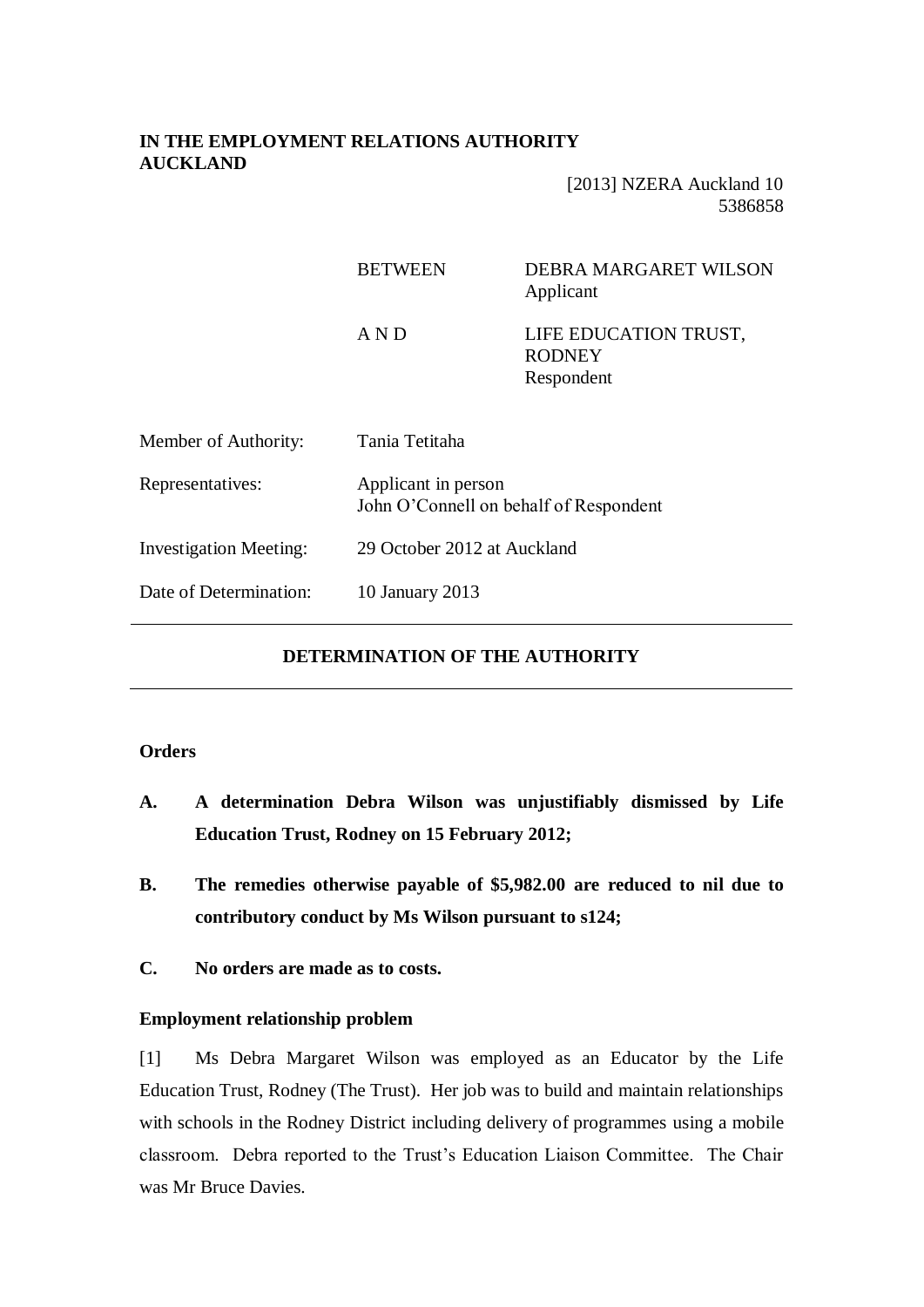[2] Debra was provided with a work car in 2010. Unfortunately the car failed its warrant of fitness on 29 September 2011 due to worn tyres and other defects. Debra spoke to a member of the Trust, Tim Hosking, about this, but was told to continue driving for another 28 days.

[3] While driving the car to a Trust function in Gulf Harbour on 13 October 2011 it lost traction on the motorway. Debra pulled over and called Tim Hosking. She told him it was unsafe to drive and was going home. She emailed Bruce Davies later that day to explain her absence. Bruce was at the Trust function Debra was to attend. She dropped the car to Tim Hosking the next day.

[4] Bruce left a voice message on 20 October 2011 regarding cleaning the carpets in her mobile classroom. Debra left a later voice message advising she had no car and could not wash the carpets.

[5] A series of incidents then occurred between Debra and Bruce Davies which form the basis for the personal grievance.

#### *21 October 2011 telephone call*

[6] Bruce Davies rang and spoke to Debra on 21 October 2011. He was yelling and angry about her non-attendance at the Trust function. He wanted the carpets cleaned, did not accept her work car was unable to be driven and suggested she could have taxied to the function or borrowed a car. Debra tried to explain her actions and lack of a vehicle but he would not listen.

[7] Debra's partner, Grant Elliot, later rang Bruce and demanded an apology. A text message from Bruce Davies apologising for his behaviour was received but was unacceptable to Debra.

[8] The work car was returned warranted to Debra on 25 October 2011.

### *29 November 2011 Meeting*

[9] On 19 November 2011 Debra sent a letter advising she was initiating the personal grievance procedure regarding the abusive phone call and being bullied into driving an unsafe work car. She sought written recognition of why she did not attend the function and an apology.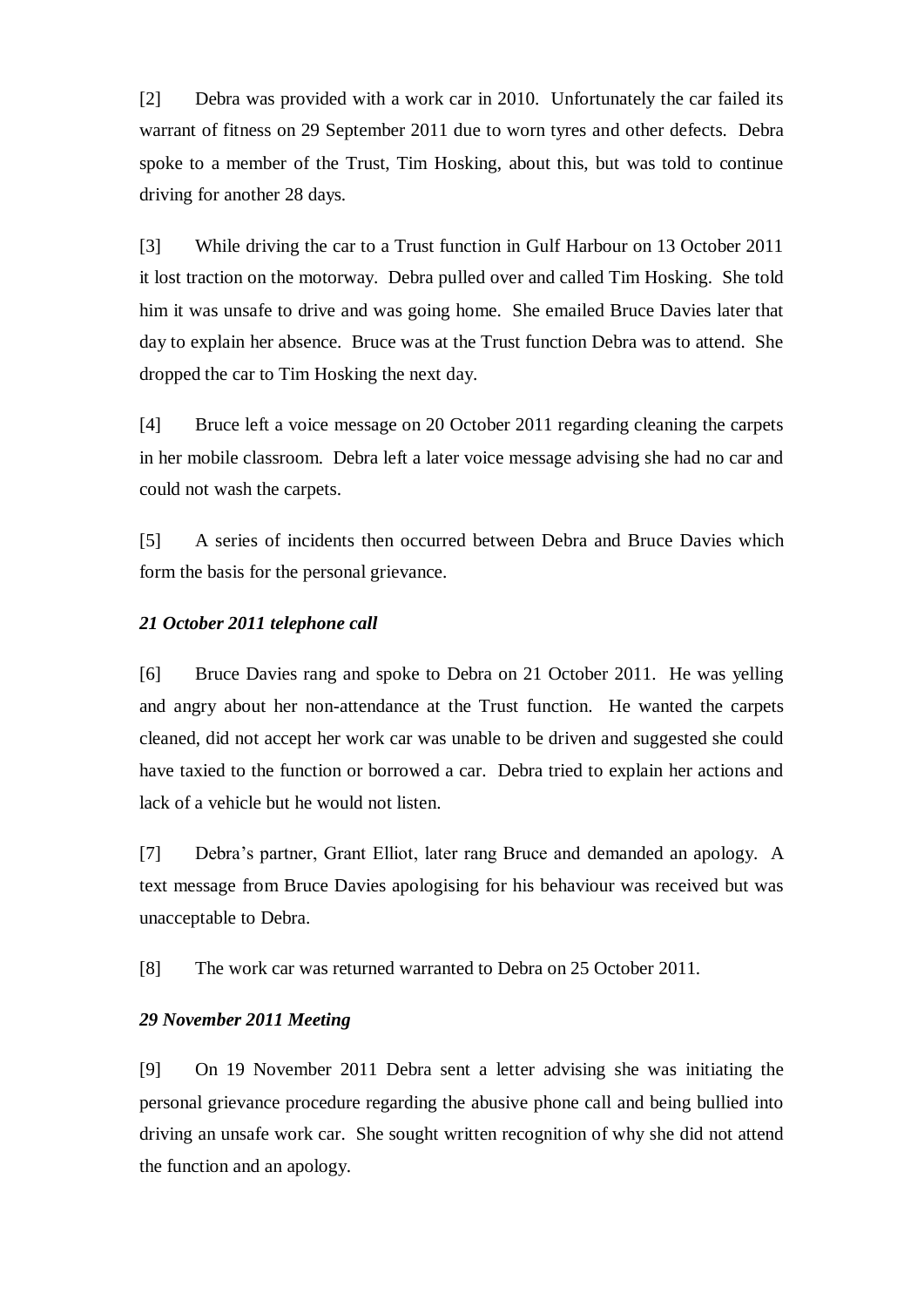[10] A meeting was arranged for 29 November 2011 with Bruce Davies, Tim Hosking and Robin Davies, another member of the Trust. A support person attended with Debra. At the meeting Bruce reiterated his belief Debra should have attended the fundraiser or found alternative transport. Debra restated her issues were health and safety regarding the work car and Bruce's abusive phone call.

[11] Debra later complained in an email about Bruce's behaviour at the meeting to Robin Davies stating "*we both know Bruce is not going to change*." Robin Davies advised he was to replace Bruce as Chair of the Education Liaison Committee to prevent future contact with her. There appears to be some discussion of further time being allowed for Trust to respond to any other concerns.

#### *30 November 2011 Resignation*

[12] On 30 November 2011 Debra emailed a letter of resignation to the Education Liaison Committee due to "*irreconcilable differences*" stating her last day of work was 30 January 2012. She advised she would not be attending the next Trust meeting but would email her report. The resignation was circulated to Robin Davies, Bruce Davies and the National Life Education Trust CEO, John O'Connell.

[13] Between 30 November and 3 December 2011 John O'Connell spoke and emailed Debra regarding her concerns offering support and payment of \$2,000 towards legal fees which she accepted.

[14] On 2 December 2011 Bruce Davies emailed accepting the resignation but disputed there were irreconcilable differences as the trustees were prepared to work through her issues. He stated her employment contract provided 3 months notice.

[15] Debra replied by email on 5 December 2011 apologising for incorrectly advising her finish date as 30 January and stating she was prepared to work until 29 February 2012. Robin Davies later sought to meet with Debra to finalise the details of the termination of her employment.

# *8 December 2011 Serious Misconduct*

[16] On 8 December 2011 at 10.56 am Bruce Davies emailed Debra alleging serious misconduct due to a conversation she had with staff at Wilmont Motors in Warkworth. At 11.20 am he again emailed Debra stating her last day working for the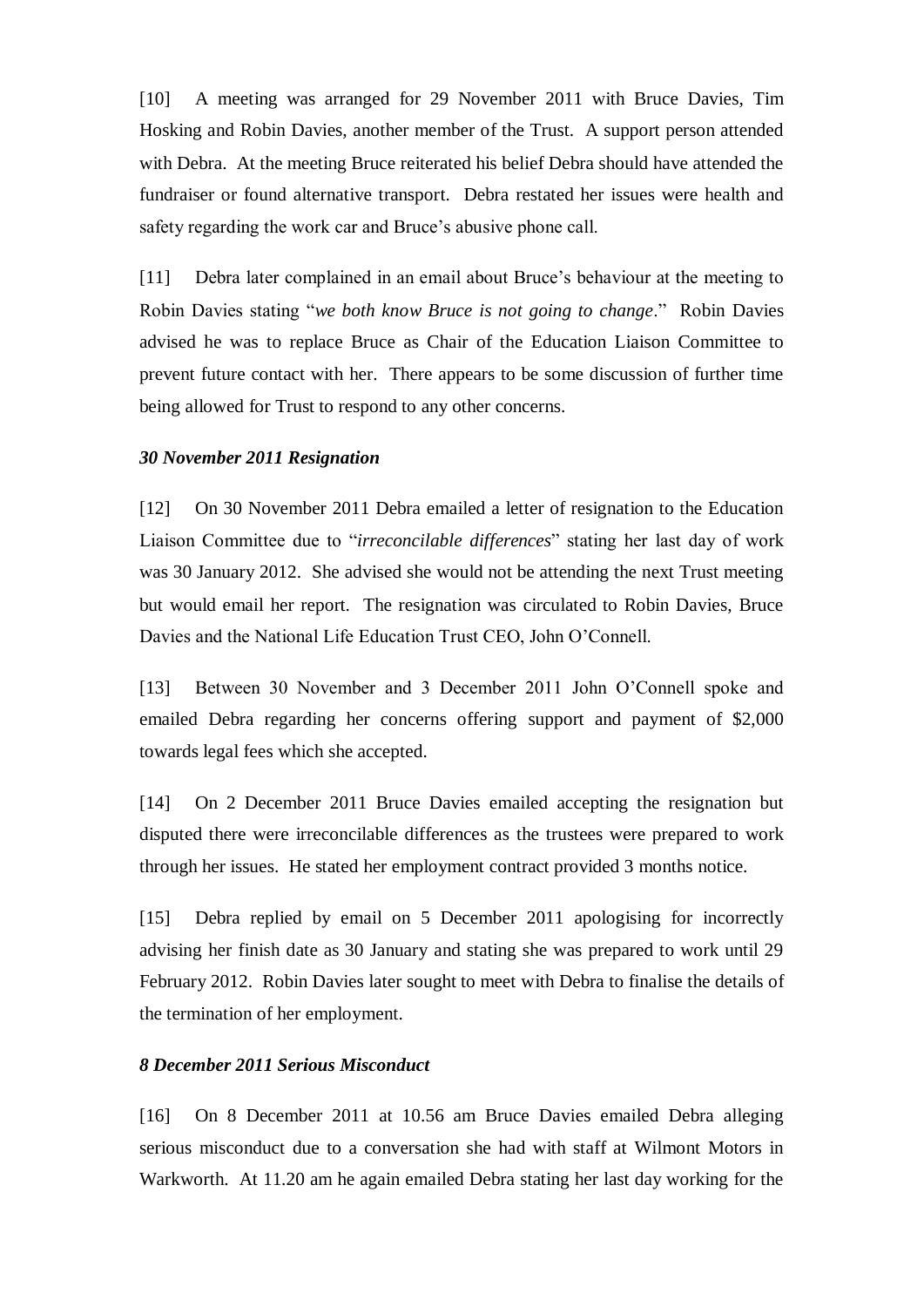Trust was 9 December 2011 and referred to clause 14.2 of her employment agreement allowing an employer to make deductions in the event of failure to give the full period of notice of an amount equivalent to the unworked notice period.

[17] Debra provided a detailed reply stating (again) she was prepared to work her entire notice period so clause 14.2 was inapplicable, there was no basis to unilaterally reduce her notice from 29 February 2012 to 9 December 2011, she would accept payment in lieu of notice, Trust property would be returned upon termination of the employment and she refuted any conduct with Wilmont Motors which would bring the Trust into disrepute.

[18] Bruce replied on 10 December 2011 advising they were seeking legal advice and she was required to work until 23 December. He directed her to undertake tasks of making up resource packs and sought a meeting on 19 December.

[19] On 13 December 2011 Debra emailed Bruce Davies advising she had a medical certificate and seeking his response to her letter of 9 December 2011 as to the end date of her employment. She emailed Robin Davies advising she had a medical certificate for the period 9 to 23 December 2011. They continued corresponding regarding school bookings and return of Trust property.

[20] On 19 January 2012 Debra emailed Bruce Davies. She sought a response to her letter of 9 December as to the end date of her employment. She had not been paid since 19 December 2011. Bruce replied the same day advising her sick and holiday pay would be paid tomorrow and asking for evidence of committed bookings by schools for term 1 2012 so he could take them to the next Trust meeting. Bruce emailed again on 20 January 2012 seeking dates for invoiced stays in Warkworth.

[21] Debra emailed on 20 January stating the invoiced stays were marked M in her log book, there were no bookings for term 1 as *"no-one had informed [her] what was happening in term 1"* and she did not ask for commitments as she may not have been replaced and the Trust having to cancel bookings *"would not have looked good"*. She believed it was the Trust's responsibility to undertake bookings.

[22] Bruce Davies replied by email dated 23 January 2012. He referred to a meeting at the end of 2010 and the training expectations set by the National Training Manager where she was expected to have term 1 and 2 booked and confirmed by the end of the year so she had work to carry out while a new Educator was recruited and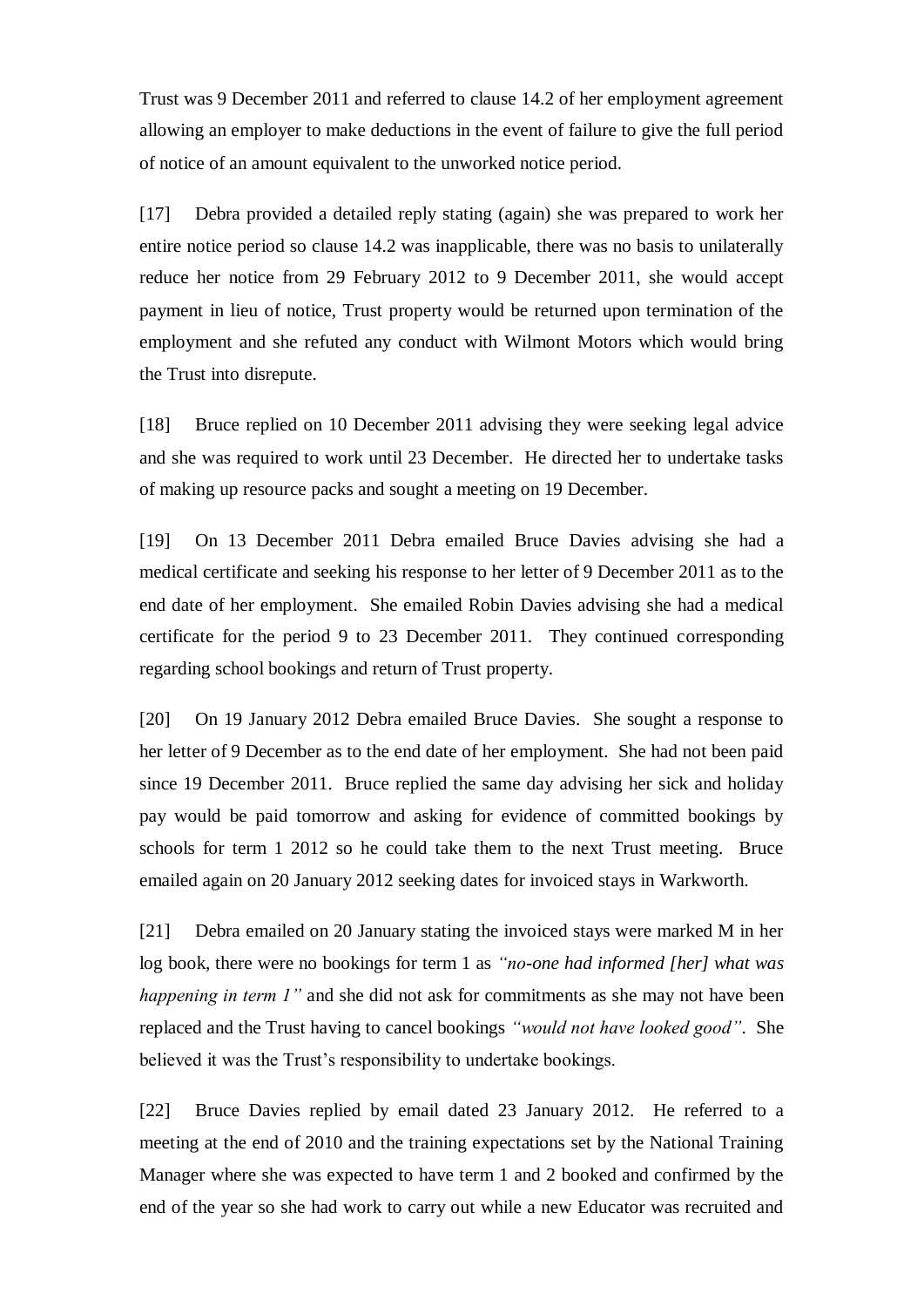trained. He sought agreement to an offer she finish immediately without penalty or further payment by the Trust.

[23] Debra replied the same day stating she let the Trust know in her Educators Report only 11 schools had booked for 2012. When she asked if she should confirm she got no response. Bruce emailed again seeking agreement to the above offer by 5 pm. He then emailed separately seeking copies of the commitment forms and vehicle log book.

[24] Robin Davies was also ringing and emailing Debra on 24 and 26 January 2012 seeking final pay details including the dates of her stays in Warkworth claimed and the return of the laptop, phone and printer.

[25] Debra emailed Robin Davies on 1 February 2012 stating she could only meet after 7 February 2012 to return the Trust property as she was not in the area. This is because she was on Great Barrier Island from the end of December 2011 until the beginning of February 2012.

[26] On 2 February 2012 Debra's lawyers wrote to the Trust confirming she did not accept Bruce Davies offer, confirming her resignation on 30 November 2011, sick leave taken between 9 to 23 December 2011 and that her employment was to end on 29 February 2012. It sought confirmation whether she was required to work out her notice and a meeting.

### *15 February 2012 Termination*

[27] On 7 February 2012 Bruce Davies replied stating Debra was required to work out her notice period to 29 February 2012, disputing her view the school bookings needed to be confirmed by the Trust, raising (again) the serious misconduct regarding a discussion with Wilmont Motors for response and seeking a meeting.

[28] On 10 February 2012 Bruce Davies again sent an email regarding her failure to return to work on 13 January 2012 alleging she had failed to respond to calls for 20 days. He referred to incomplete tasks assigned prior to her taking sick leave. He followed this email up on 14 February with Debra's lawyer but was told they no longer represented her and Debra would contact the Trust directly regarding a meeting. Bruce emailed Debra directly regarding a meeting the following day.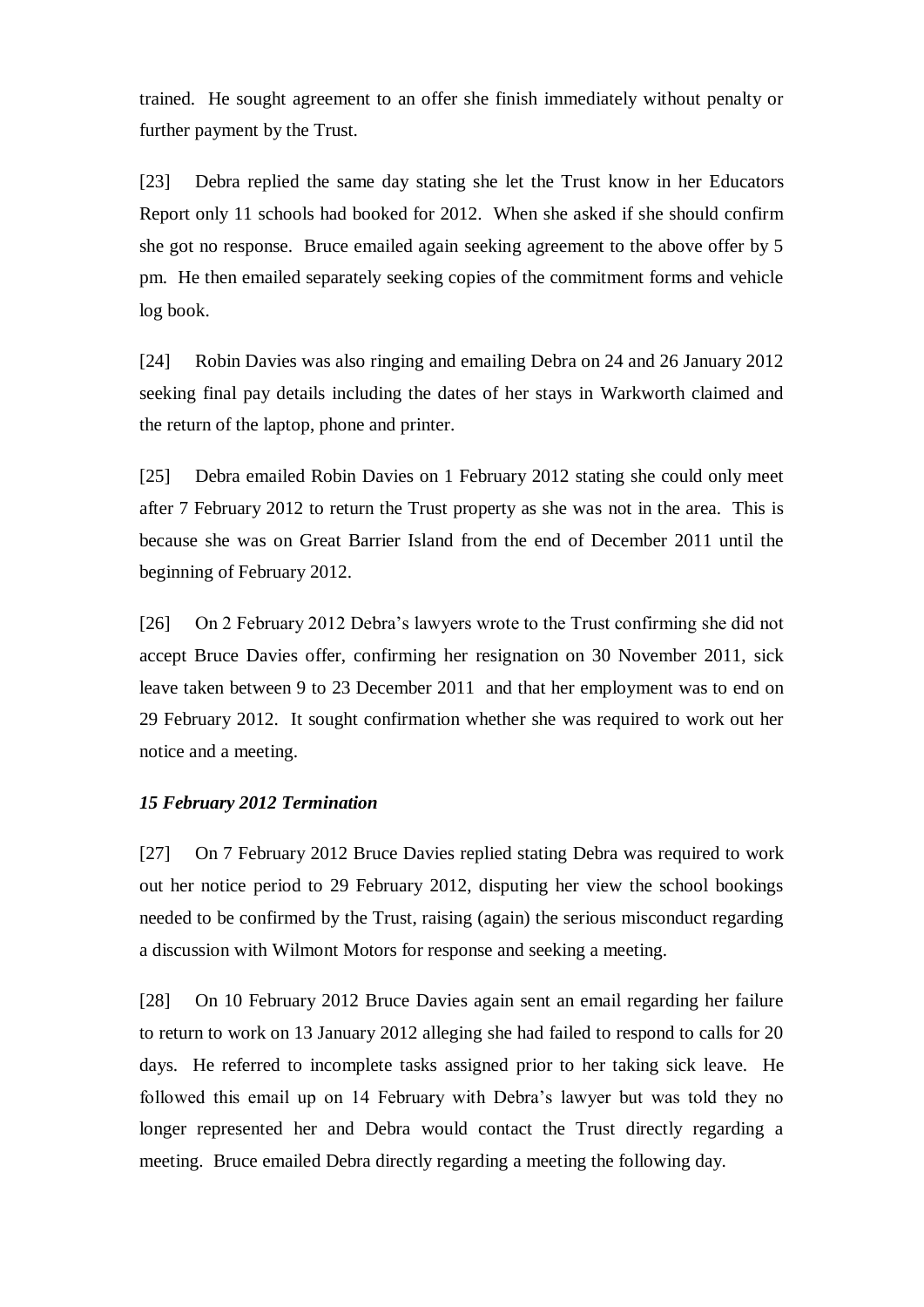[29] On 15 February 2012 Debra replied stating she had been contactable since 13 January but did not expect she had to return to work and she did not fully understand the task she had been assigned prior to sick leave. There were also outstanding issues of health and safety and unpaid wages. She wished these to be discussed at mediation.

[30] Later the same day Bruce Davies emailed, stating Debra's employment was terminated immediately on the grounds of unauthorised absence and abandonment of employment and referred to serious misconduct presumably about the conversation with staff at Wilmont Motors.

[31] Debra did not return to work after 13 December 2011.

[32] Debra alleges bullying and intimidation by Bruce Davies resulting in her (constructive) dismissal. The behaviour occurred between 21 October 2011 and 15 February 2012.

[33] The Trust does not deny the behaviour occurred but believes it either dealt with it at the time, was not given any opportunity to deal with it appropriately or it was not bullying. It also alleges contributory behaviour by Debra reducing any remedies payable.

# **Issues**

[34] The issues are:

- (a) Was Debra constructively dismissed by the Trust on 30 November 2011?
- (b) If not, was she later unjustifiably dismissed by the Trust?
- (c) What remedies are payable?

#### **Was Debra constructively dismissed?**

[35] Debra resigned on 30 November 2011. The issue is whether this amounts to constructive dismissal.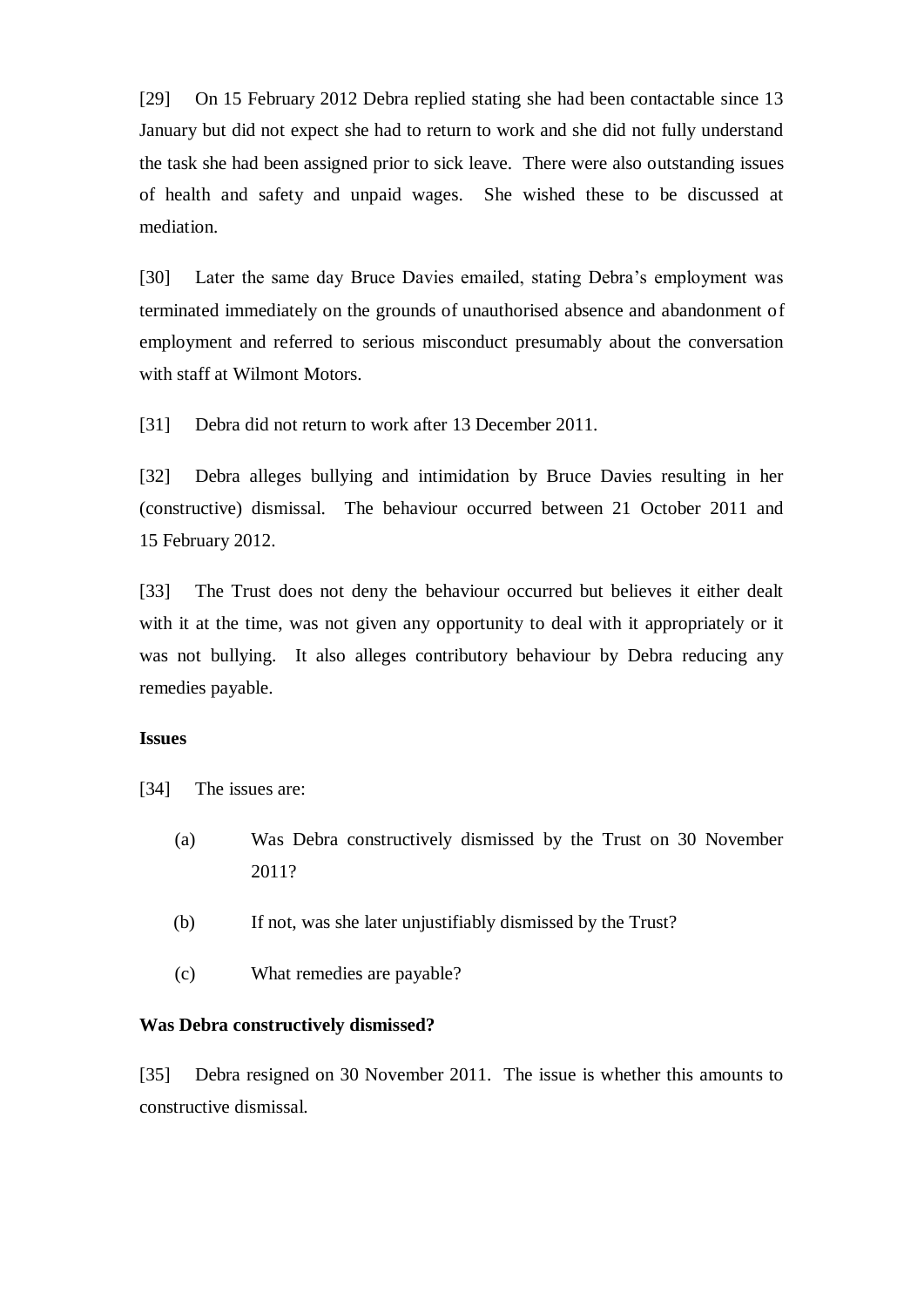[36] Constructive dismissal includes, but is not limited to, cases where a breach of duty by the employer causes an employee to resign.<sup>1</sup> The essential questions in constructive dismissal cases are: $2^2$ 

- (a) What were the terms of the contract?
- (b) Was there a breach of those terms by the employer that was serious enough to warrant the employee leaving?

[37] In answering the first question, the Authority must examine *"all the circumstances of the resignation"* not merely the terms of the notice or other communication whereby an employee has tendered the resignation. If there was a breach, the next question is *"whether a substantial risk of resignation was reasonably foreseeable, having regard to the seriousness of the breach."<sup>3</sup>*

[38] It is an implied term of employment contracts employers' act fairly and reasonably towards employees.<sup>4</sup> The relevant behaviour is that leading up to Debra's resignation on 30 November 2011.

[39] Bruce Davies telephone call and behaviour at the meeting was perceived by Debra as bullying. The apparent requirement to drive an unsafe work car is part of the bullying behaviour. This behaviour was not disputed by the Trust. Bullying behaviour of this nature is a breach of an implied term of the employment contract the Trust act fairly and reasonably towards Debra.

[40] However, Debra's resignation was not reasonably foreseeable having regard to the seriousness of the breach. Bruce tendered an apology for his behaviour during the telephone call albeit via Debra's partner. Her work car was returned with a warrant of fitness on 25 October 2011. Robin Davies replaced Bruce Davies as Chair of the Education Liaison Committee. Prior to the resignation the majority (if not all) of Debra's concerns had been addressed. There was no reason for the Trust to foresee her resignation given the action they had already taken.

 $\mathbf{1}$ <sup>1</sup> *Auckland Shop Employees Union v Woolworths (NZ) Ltd* [1985] 2 NZLR 372, (1985) ERNZ Sel Cas 136 (CA)

<sup>2</sup> *Wellington etc Clerical etc IUOW v Greenwich (t/a Greenwich and Associates Employment Agency and Complete Fitness Centre)* (1983) ERNZ Sel Cas 95 (AC) at 112–113 referring to *Wellington Road Transport etc IUOW v Fletcher Construction Co Ltd* (1983) ERNZ Sel Cas 59 (AC) (Hepi's case)

<sup>3</sup> *Auckland Electric Power Board v Auckland Provincial District Local Authorities Officers' IUOW Inc* [1994] 1 ERNZ 168 (CA)

<sup>4</sup> *Turner v Ogilvy & Mather* (1995) 4 NZELC 98,354; [1995] 1 ERNZ 11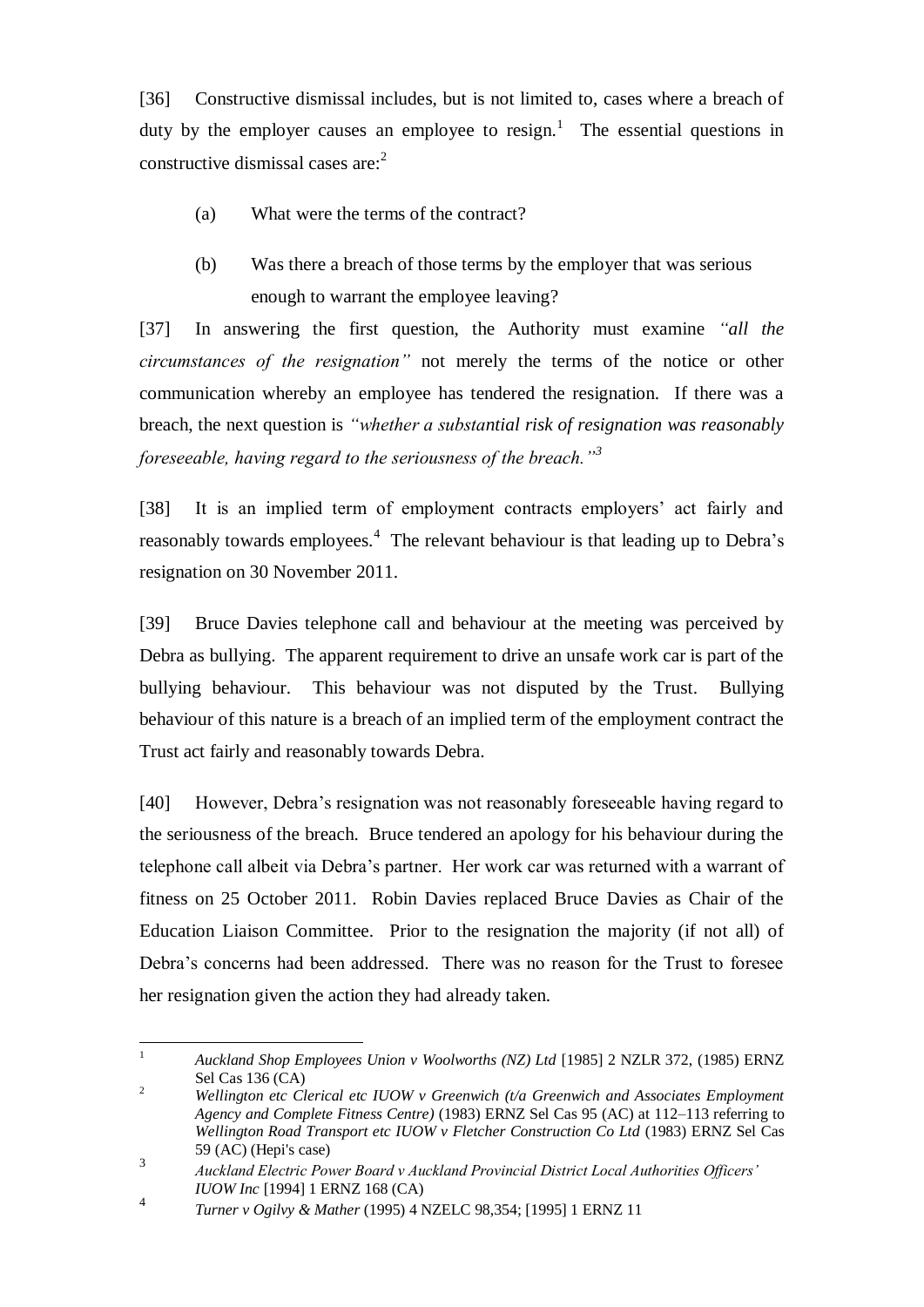[41] Accordingly the Authority determines no constructive dismissal occurred on 30 November 2011.

# **Was Debra subsequently unjustifiably dismissed?**

[42] A subsequent dismissal occurred on 15 February 2012 when the Trust terminated Debra's employment immediately, 14 days prior to the end of her employment on 29 February 2012. The alleged basis for this dismissal was serious misconduct and abandonment of employment.

[43] The burden of justifying the dismissal lies with the employer.<sup>5</sup> The Authority must consider whether an employer before dismissing the employee:<sup>6</sup>

- sufficiently investigated the allegations having regard to the resources available
- raised the concerns it had with the employee
- gave the employee a reasonable opportunity to respond to the concerns
- genuinely considered the employees response to the allegations

[44] The Authority must not determine a dismissal as unjustifiable solely because of minor defects in the process followed by an employer which did not result in the employee being treated unfairly.<sup>7</sup> The defects here are not minor.

[45] The serious misconduct concerns were raised but denied by Debra. No detail was given about dates, places and the content of the alleged conversation giving rise to the serious misconduct. Her request for further information about the serious misconduct was ignored. No evidence of any investigation was provided. No reason relating to the Trust's resources prohibiting investigation was provided.

[46] The abandonment of employment concerns were never raised with Debra prior to dismissal occurring. At best Debra was directed to return to work but asked to meet to discuss matters. Debra asked for a reference to mediation. The Trust then terminated her employment.

 5 Section 103A

<sup>6</sup> Section 103A(3)

<sup>7</sup> Section 103A(5)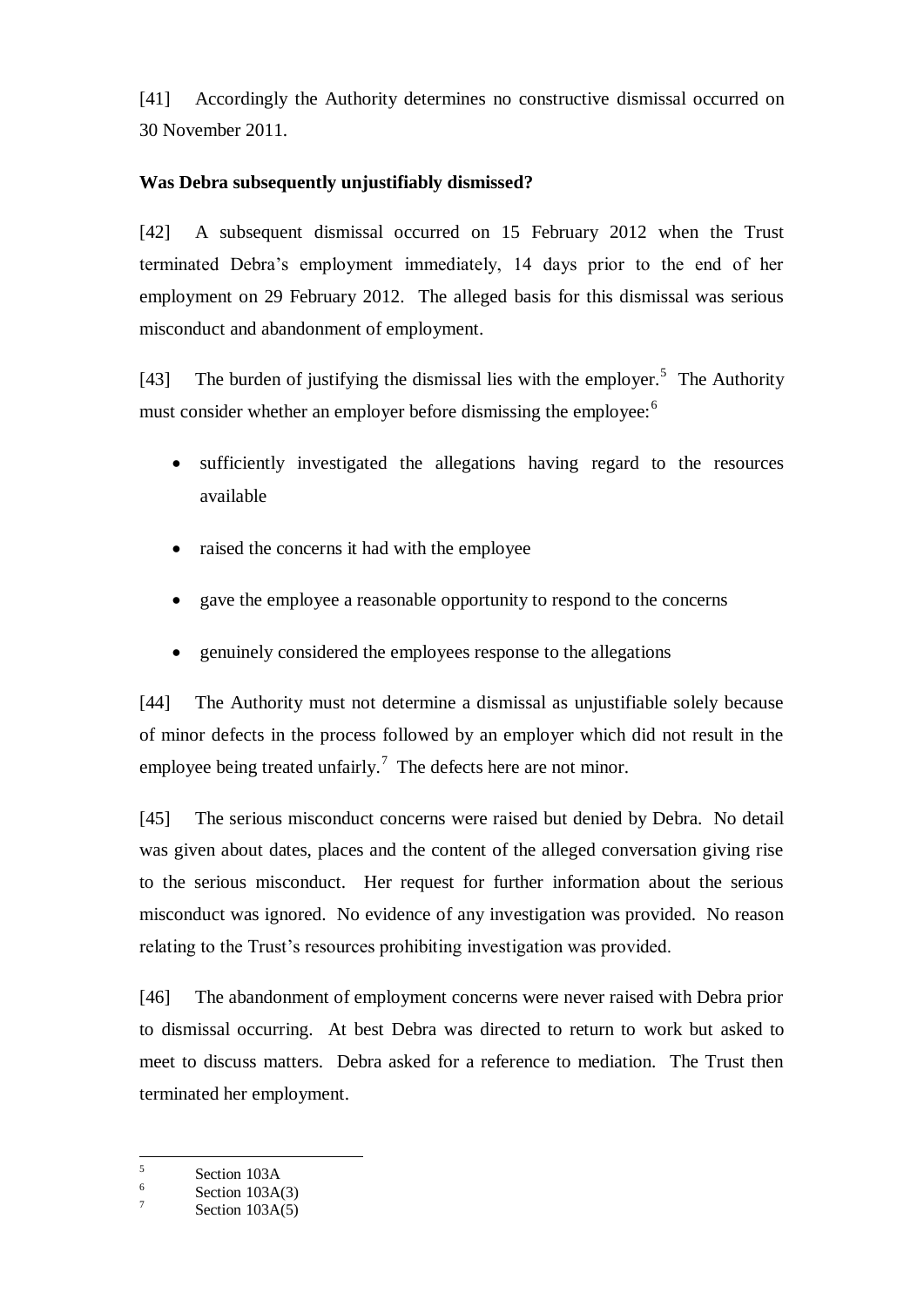[47] There was no opportunity for explanation given. No consideration of any explanation provided. Dismissal was immediate and unjustified.

[48] The Authority determines Debra has a personal grievance regarding unjustified dismissal on 15 February 2012.

# **Remedies**

[49] Given the above determination, the Authority must order payment of *"the lesser of a sum equal to that lost remuneration or to 3 months' ordinary time remuneration."*<sup>8</sup> Debra's employment was due to end on 29 February 2012. The lost remuneration period is from the date of dismissal to the end of the notice period being 15 to 29 February 2012. Lost remuneration for this period equates to \$2,982.<sup>9</sup>

[50] Debra provided some evidence of hurt and humiliation including stress and lost weight. There is no permanent injury. An award of \$3,000 pursuant to  $s123(1)(c)(i)$  is appropriate.

[51] The Authority must consider the extent an employees actions contributed towards the situation that gave rise to the personal grievance and if this requires the reduction of remedies payable.<sup>10</sup>

[52] The only relevant conduct giving rise to the personal grievance was Debra's failure to return to work on 13 January 2012. Debra submitted at hearing the Trust failed to contact her to advise when she was required to return to work. There is evidence Robin Davies had been trying to contact Debra during the January period but was unable to do so. Between end December to 7 February 2012 Debra was on the Great Barrier Island and unavailable to work. By 10 February 2012 she had been advised by email she was required back at work but failed to show.

[53] The duty of good faith in employment relationships requires parties to be *"active and constructive"* in establishing and maintaining a productive employment relationship where parties are *"responsive and communicative."*<sup>11</sup>

 $\frac{1}{8}$ s128(2)

<sup>9</sup> IRD information provided shows Debra earned \$4615 gross per month equating to \$55,380 per annum divided by 260 (5 days x 52 weeks) gives daily rate of \$213 x 14 days (13/01 – 29/02)

 $10$  Section 124.

Section  $4(1A)(b)$